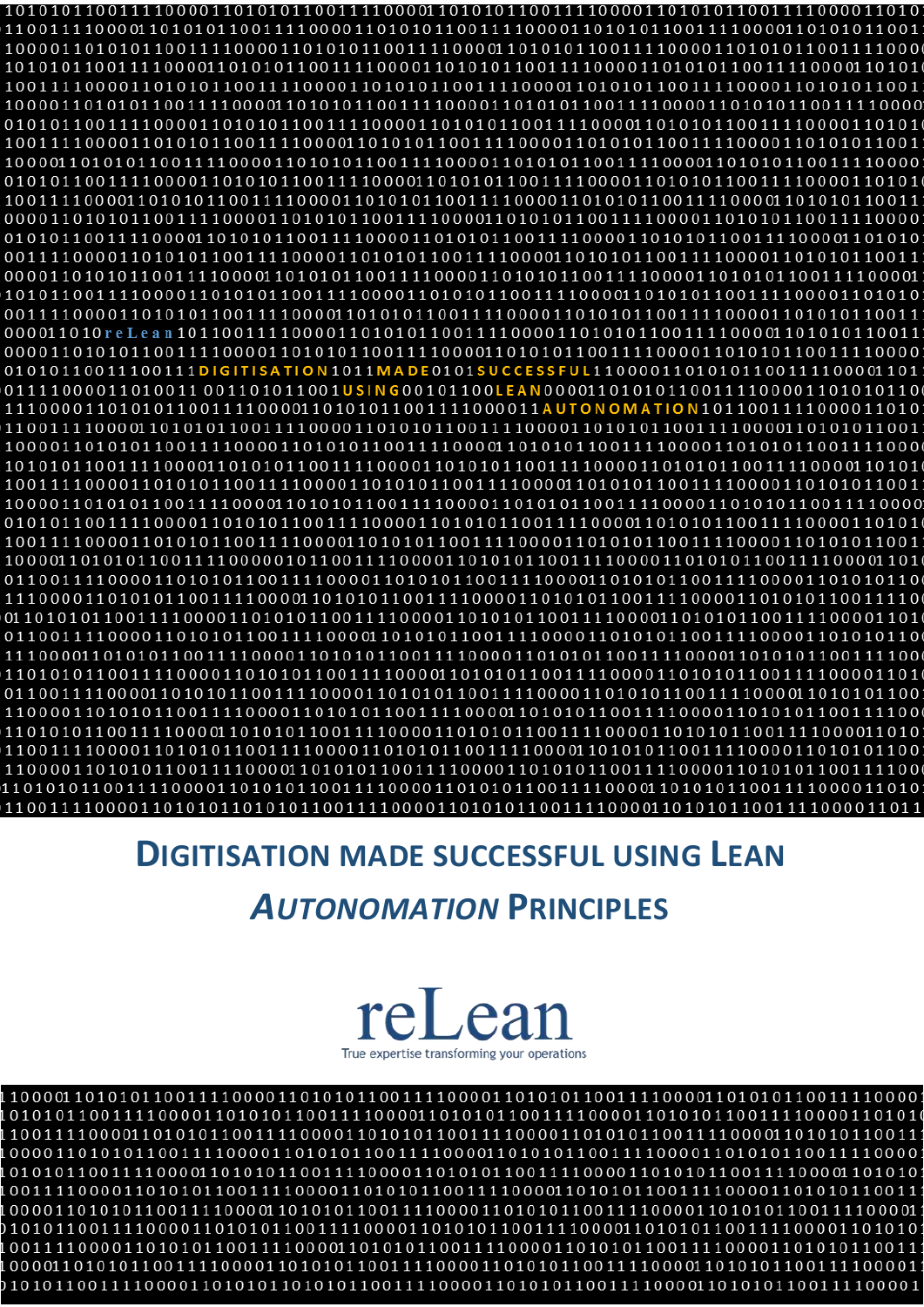

This is a knowledge document created by reLean to share insights in the topic of digital transformations. Our experts regularly share insights around the topics we are helping our clients with, visit our website[, www.reLean.se](http://www.relean.se/) to read about other topics and share your views.

# Digitisation is hot

One of the biggest trends amongst both medium and large companies is to automate processes using digitisation methods. Both simple things such as automated forms for customers to fill in instead of paper, mail or phone, to more advanced data robotics. When working with our clients we see significant "right first time" improvements and productivity increases from these efforts. With a customer service department at a large IT company, we could reduce the service ticket lead time 68% and work content beyond 45% and for the on



boarding process of a financial service provider we saw reduction in lead times for KYC processing above 50% whilst at the same time increasing the quality assurance of the process. In general, making these type of transformations has a significant improvement potential. If done correctly of course. And here is where one of the largest problems of today lies.

# *"…we could reduce the service ticket lead time 68% and work content beyond 45%"*

Many companies embark on this journey looking at it only as a way of digitising and automating processes. They gain short term results in specific areas but it doesn't scale as desired. The end-goal of this type of transformation has to be greater than achieving a stand-alone improvement in a specific process. Competitors will copy, and probable enhance, that improvement quicker than it took you to make it. In our case the improvement in handling service tickets was quickly adopted by competitors and did not stand out as a competitive advantage for long. So how do we make digitisation a competitive advantage rather than just a commodity that is easily copied? It is like the analogy of getting fish. Give a man a fish and he will not be hungry for the day, teach him how to fish and he will never be hungry again. Digitisation is just one of these "survival" skills together with many others to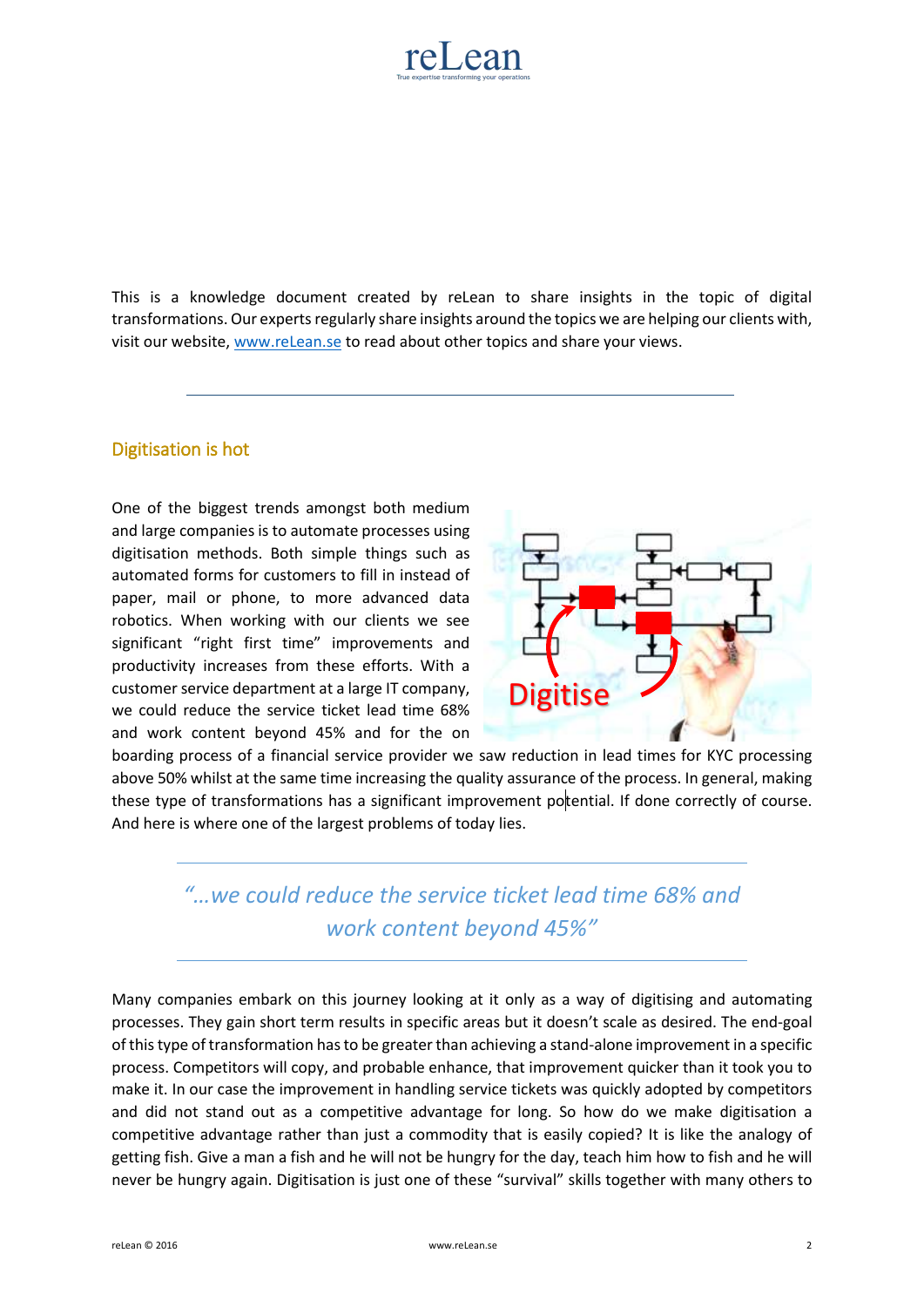

help a company improve. The key to any organisations success is designing it so that it is capable to always use the right skill to help the company develop towards its goal.

# The two challenges where most companies fail in digitising processes

The trend today is to put almost too much belief in digitisation, the "killer app" will fix it all! Not enough thought goes into digitise the right thing, digitise it in the right way and making sure it's done in a sustainable and repeatable fashion. There are of course many challenges in doing this, but we see two challenges that go beyond the others. Firstly, it's making sure that the focus is on improving the right process and that a good version of it is being digitised. Once digitised it tends to become much more difficult to change it. Secondly, for the long-term, companies should think carefully about how they do the improvements. A process digitised by consultants will be improved, but that's it. And once the job is completed they will probably walk across the road and do the same for the competitors in half the time. Fish or Fish?

#### Short-term challenge: Automating bad processes or *autonomating* best-in-class processes?

Who really knows what a best-in-class process looks like? Is it digitised? Does it spit fire? Many companies fall in the trap of making efficient processes (or even worse, efficiently digitised processes) before they figured out how the make them *effective*. As an example we once came across a whole factory next to a factory, only focused on making re-work of faults created in the first factory. The rework factory had perfect "5S" conditions, well-written standard work, a well-trained organisation, impressive management team and really efficient processes. They even had awards for best improvements every month. But it was all waste. They should have focused the efforts on reducing the quality problems in the first factory and they wouldn't have needed a second one at all. This can often be very visible in a production process, but usually the same type of issue happens in paper based/ computerised transaction processes, it is just more difficult to see them at a first glance.

We always work with our clients to take a long term view and ask ourselves if we are doing the right things. *Lean* follows 4 simple principles simply called the 4 Ps. It all starts from the basic foundation of what we are all about and having a long term direction and target. This *Philosophy* of what we want to achieve should help us define what *Processes* we need and what to expect from them. Before these core processes are defined our focus should be on effectiveness, not efficiency. Otherwise we risk spending time improving something we don't need and don't want. High involvement of the *People* of the organisation in the improvement



work using *Problem solving* is often critical to ensure we focus on effectiveness and see the business element of the improvement work.

If we are not focused on improving the right processes for the right reasons, we typically only create isolated improvements, great thing to do and talk about, however in the grand scheme of things do not help us in achieving our long term ambition as a business. It is equally important to realise that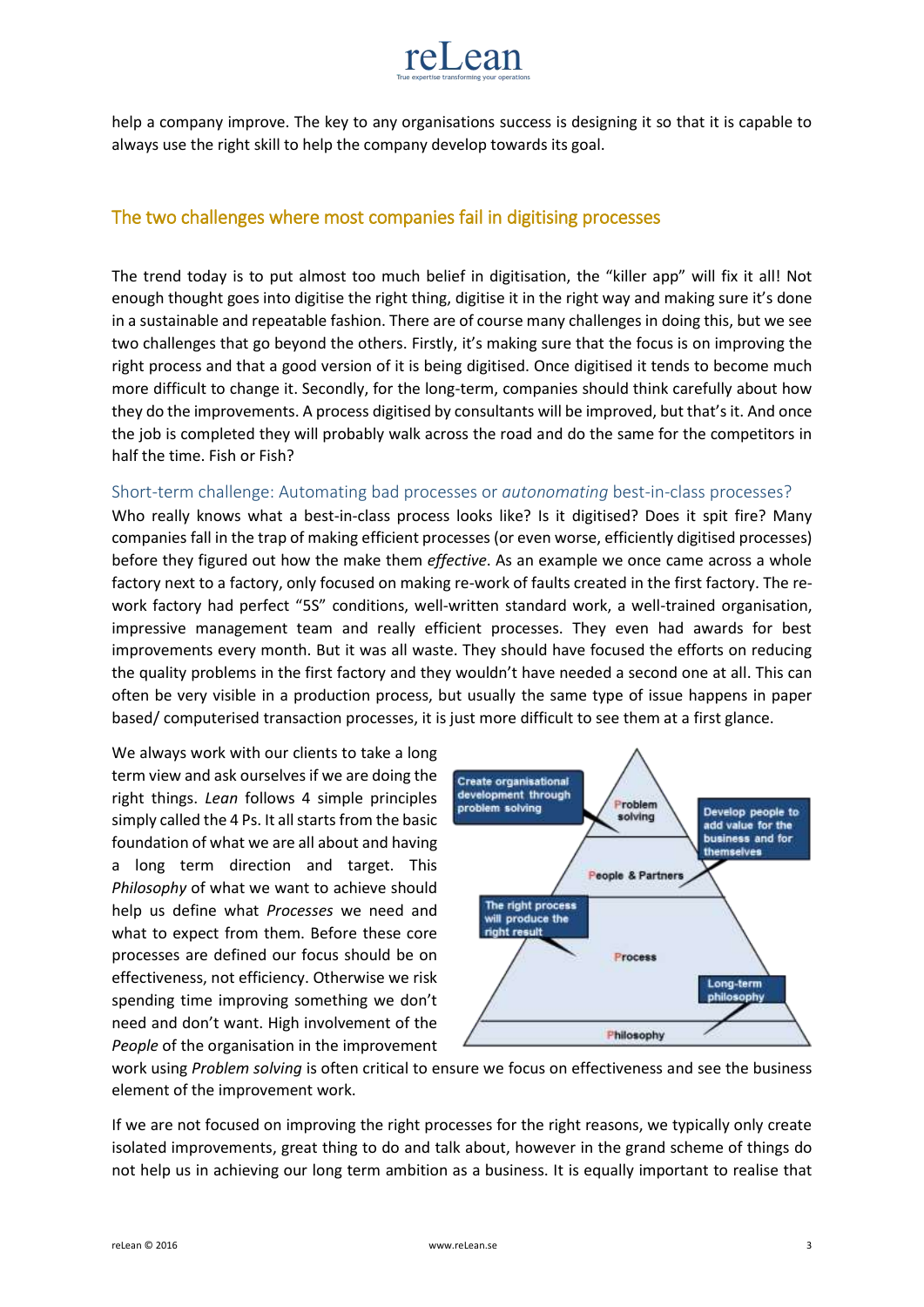

digitisation is only one element of the process improvement portfolio together with several other methods.

Our approach to process improvements and digitisation of processes is to follow the principles of *Autonomation*. These principles allow us to make the best possible automation, whilst separating people and machine to allow people to continuously improve the processes faster than competitors. Before we continue, let's look quickly at what *Autonomation* actually is.

#### Autonomation

Autonomation is a translation of the Japanese work Jidoka. *Ji Do Ka* translates to *self move happen*, but the Japanese characters for jidoka can also be translated as *self work happen* when adding the symbol for *man* in the symbol of jidoka. Both symbols are pronounced Jidoka, but automation (self move happen) means that something happens by itself and autonomation (self work happen) that it is not only automated but also performing a *job*. And a *job* is something that requires a certain amount of intellect. The meaning of Jidoka is that a process should be separated from humans and automatically detect when an issue happens, stop an alert the human. The human should use his/her time to prevent this issue from ever happening again by improving the process. In this way we develop a continuously improving process.

The automation part of Jidoka follows the simple steps toward mechanisation

- 1. Mechanise
- 2. Auto eject
- 3. Auto load
- 4. Auto convey

Read more about Jidoka and Autonomation on our website[, www.reLean.se/#!jidoka-en/km5xy](http://www.relean.se/#!jidoka-en/km5xy)

Practically this means that we first of all automate the *doing* of the process to get a stable, repeatable and capable result, then automate the transfer of products or data to the process and finally connect this product or data with the next and previous process steps to fully automate the step. Achieving a stable, repeatable and capable process is key, before we can move on. Assuming we are improving what we consider an important process for achieving our long-term direction, we must spend enough time building in quality to make it stable, repeatable and capable before progressing.

In the same way as industry has automated processes for several decades, we now need to digitise processes in the same manner. Digitisation is after all just a new horizon of automation. We usually use a Material and Information Flow Diagram and Analysis (MIFD and MIFA) to visualise the current state of the process before we start identifying what we need to do and how we best achieve it using available skills in our toolbox.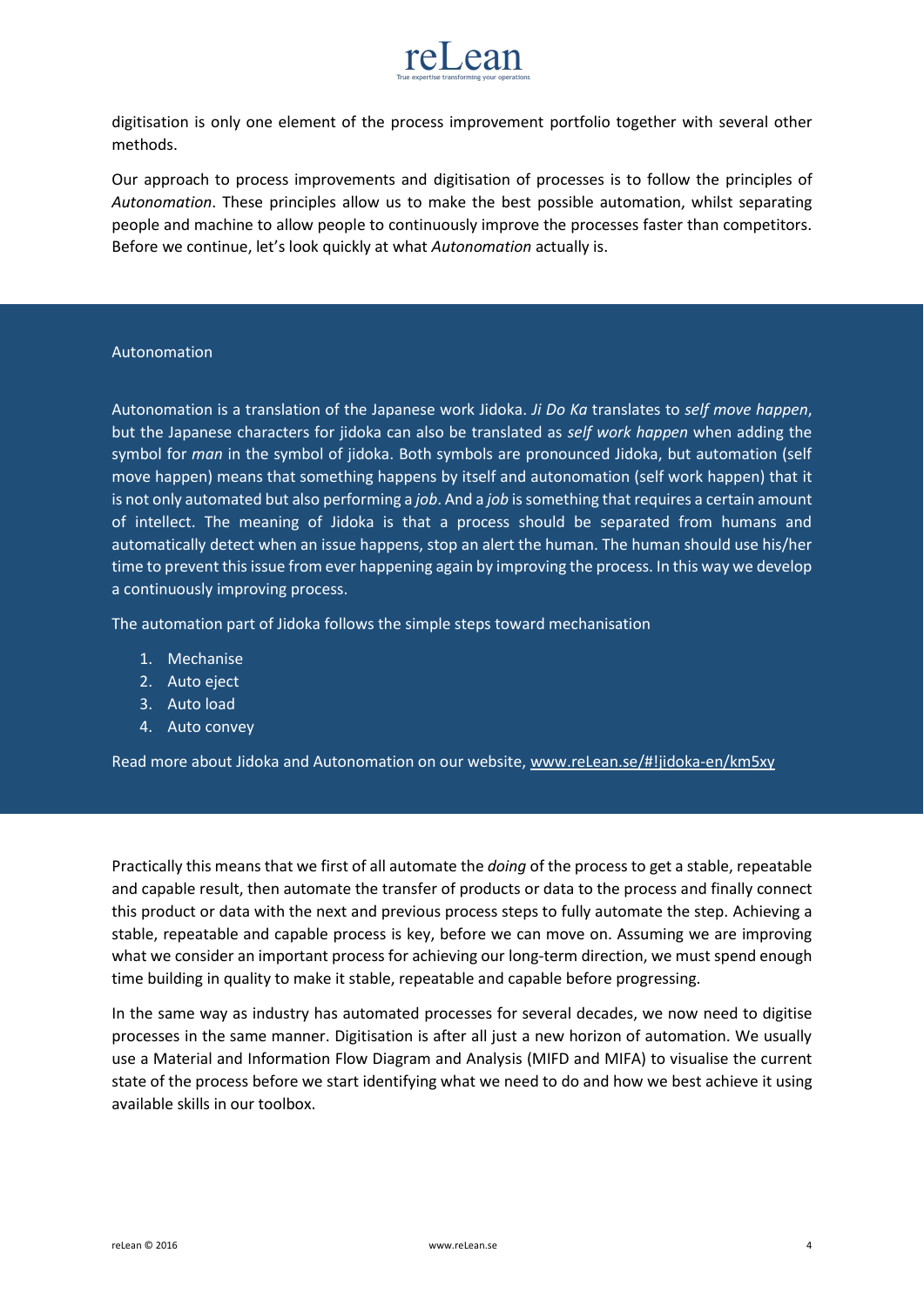

### Long-term challenge: A learning organisation or a learning computer?

Skills links us to the second challenge in the digitisation journey. For some businesses building a machine with exceptional Artificial Intelligence (AI) may be the actual business model, but for most businesses – like Toyota – developing AI and robotics is a sub-part of achieving effective and efficient processes. The increased focus on robotics, AI, digitisation and similar hot topics today will be normally accepted business practices in any company 20 years from now. What will be the next big thing by then? We may not know now, but enabling the organisation to be ready for it is something we can do. Lean is all a about build a continuously learning organisation. An organisation that always finds solutions to future challenges, whatever they may be. This has been the key success factor behind Toyotas development from the 1950's. We believe it will be the key success factor in the future too.

Hence, the way we choose to digitise our processes will be key for the long-term success of our company. A model built on empowering staff with capabilities to identify and do the improvements to key processes with corresponding digitisation will be key to enable the organisation to keep doing exactly that year in year out. Developing the business philosophy and peoples problem solving skills, at all organisation levels, to improve Processes will drive business success. Not just during a 3 months focused "transformation" but long term.

# The digitisation framework helps you succeed in your transformation

We have developed a digitisation framework with our clients to succeed on their journey to digitisation. In simplicity the framework (shown below) reflects the content of the 4P model, where the first step, preparation, aims at developing the long-term direction and map the current process landscape to understand which processes are critical to the business. Already at this stage, some redesign of the organisation structure and responsibilities are typically required.